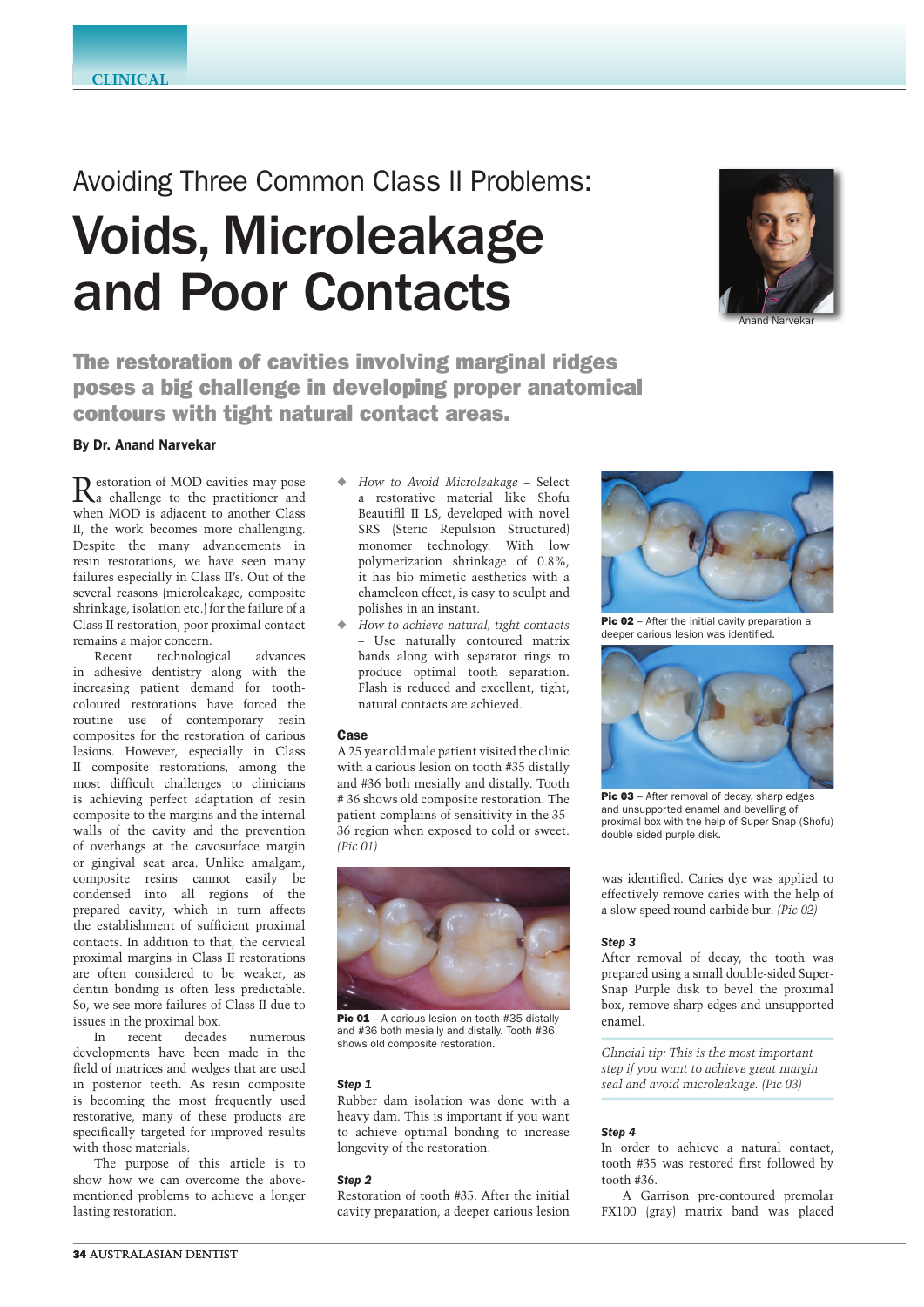in between #35 and #36. Then an extra small (yellow) Fusion Wedge was placed in between. This provides a wedging effect and sealing of the band with the proximal box so that when composite is placed in the box it won't flow excessively beyond the band. This is the most common failure seen in Class II's. Additionally, the wedge stabilizes the band during ring placement (Composi-Tight 3D Fusion FX400 blue, short ring), preventing the band from moving. This is the most important step in doing perfect Class II restorations. *(Pic 04)*

#### *Step 5*

After placing the band, a routine procedure of selective etching was completed with 32% phosphoric acid etchant. Shofu 6th generation FL bond II primer and bond was then applied and photo cured as per instructions. A small amount of Shofu Beautiful Bulk Flow dentin shade was placed in the proximal box. (Do NOT photo cure) Due to its low viscosity, this material provides an excellent adaptation to irregular cavity geometry. Next, a small amount of Beautifil LS II dentin shade A2 was placed in the proximal wall with a plastic composite instrument to create a perfect wall following the contour of the band and then photo cured.

*Clinical tip: With this technique, the cavo surface margins can be sealed perfectly, with no air bubbles or under filled areas ensuring a tight seal in the proximal box. (Pic 05)*

#### *Step 6*

After removal of the band and the ring, you can appreciate the nice natural contour of the tooth. (Pic 05) The remainder of the



Pic 04 – A Garrison pre-contour premolar FX100 (grey) band was placed in between #35 and #36 along with an extra small (yellow) Fusion Wedge.



Pic 05 - Proximal wall was built with Beautifil LS II (Shofu) dentin shade A2, you can clearly see the natural contour.

cavity was filled in increments with Shofu Beautiful II LS dentin A2 shade. Some individual characterisations were created using white stains to mimic natural hypoplastic areas of the tooth. Buildup of the final enamel layer was done with Shofu Beautiful II LS Incisal shade. Anatomical form of the natural tooth was achieved during build-up of the restoration and photo cured. The final photo cure was done with Glycerine to avoid formation of the oxygen-inhibited layer on the composite. *(Pic 06)*



**Pic 06** – The cavity was filled with dentin shade and final layer enamel shade mimicking natural anatomy with some hypoplastic white stains.

#### *Step 7*

Finishing and polishing of the proximal wall was done with the help of Super-Snap Purple disk, followed by Super-Snap X-Treme Green disk and Pink disk.

## *Step 8*

Restoration of tooth #36. A tall molar FX300 (blue) band selected for mesial and FX150 (red) band selected for the distalproximal box. The bands were stabilized with extra small (yellow) and small (blue) Fusion Wedges respectively. The bands were selected as per the height of the proximal box on each side. The tab on the marginal aspect of the FX300 band was bent over the adjacent tooth so that the height of the proximal wall is known. The FX400 (blue, short) ring was placed and the proximal wall / mesial contact built up with composite the same as described earlier in Step 5. *(Pic 07)*



Pic 07 - A tall molar FX300 (green) band was selected for mesial and FX150 (red) band for the distal-proximal box. Both bands were stabilized with extra small (yellow) and small (blue) Fusion Wedges respectively. Then a FX400 (blue, short) ring was placed and the proximal wall / mesial contact was built up.

## *Step 9*

Making distal contact with the FX500 (orange, tall) ring was described in step 5. *(Pic 08)*

### *Step 10*

After removal of all rings and bands *(Pic 09)* the resulting Class I cavity was filled with composite (Shofu Beautifil II LS) in small increments to avoid C factor, while mimicking natural anatomy. Brown stains were added to give a natural effect. *(Pic 10)*



Pic 08 – Making distal contact with a FX500 (orange, tall) ring.



Pic 09 – After removal of all rings and bands, the resulting Class I restoration is now ready for filling.



Pic 10 - The cavity was filled with composite Beautifil II LS (Shofu) in small increments to avoid C factor, while mimicking natural anatomy. Brown stains were added to give a natural effect.

#### *Step 11*

The rubber dam was removed and occlusion checked with 40 micron articulating paper in static occlusion and again in dynamic occlusion with patient in upright position. *(Pic 11)*

# *Step 12*

Finishing and polishing was done using Shofu OneGloss, aluminium oxide impregnated silicone polisher. A Super